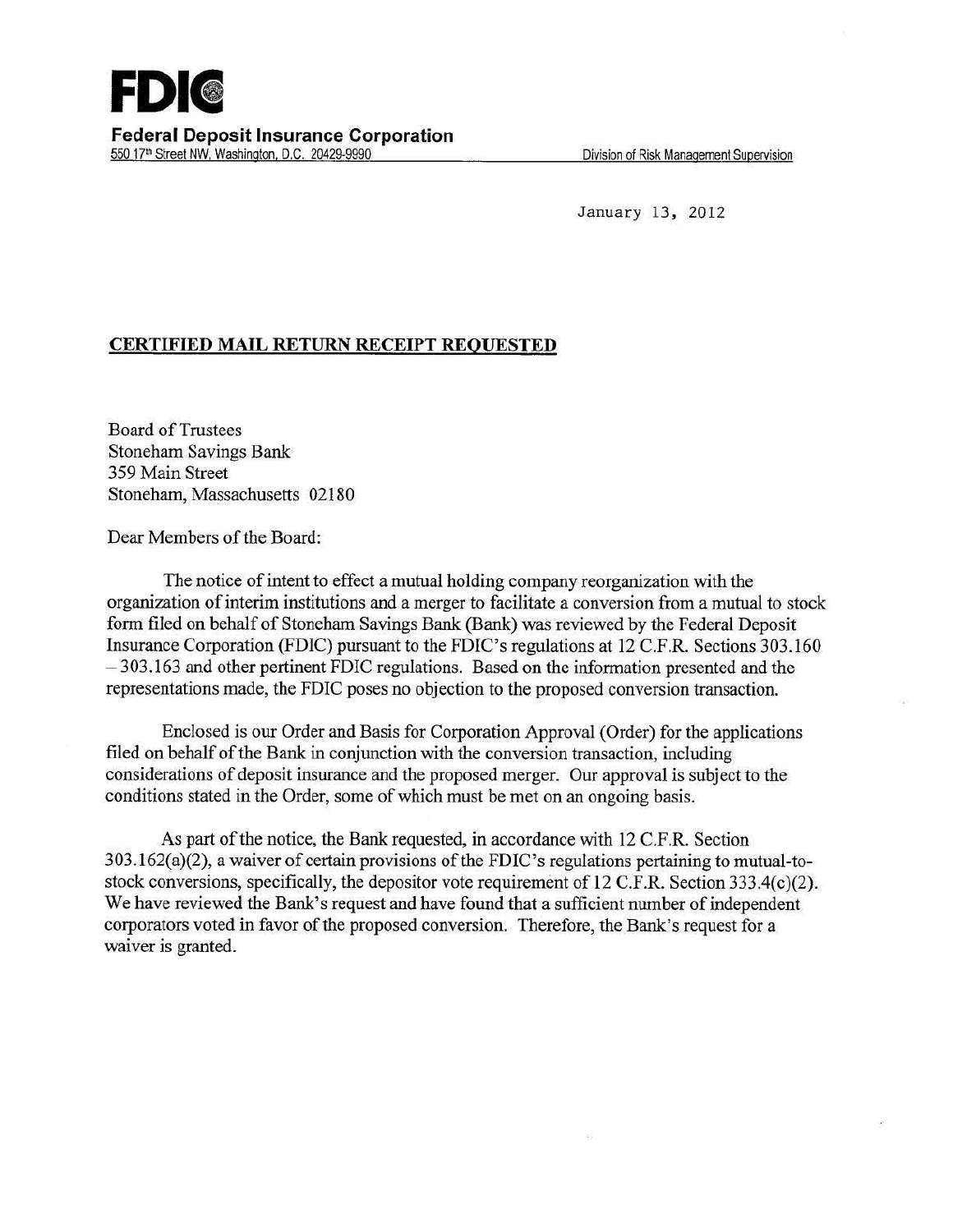Board of Directors Newburyport Five Cents Savings Bank Page 2

 $\Omega$ 

 $\frac{1}{1+\alpha}$ 

Please notify the Boston Area Office in writing when the proposed transaction has been consummated. If an extension of the time limit included in the Order is required, a letter requesting a specific extension of the limitation, and the reasons for the extension, should be submitted to the Boston Area Office.

Sincerely,

## Is/

Christopher J. Spoth Senior Deputy Director

Enclosure

cc: Gary *A.* Lax Luse Gorman Pomerenk & Schick 5335 Wisconsin Avenue, NW Suite 780 Washington, D.C. 20015-2035

> David J. Cotney - Commissioner Massachusetts Division of Banks 1000 Washington Street  $10^{\rm th}$  Floor Boston, Massachusetts 02118

Maureen B. Savage - Vice President Federal Reserve Bank of Boston 600 Atlantic Avenue H-3 Boston, Massachusetts 02210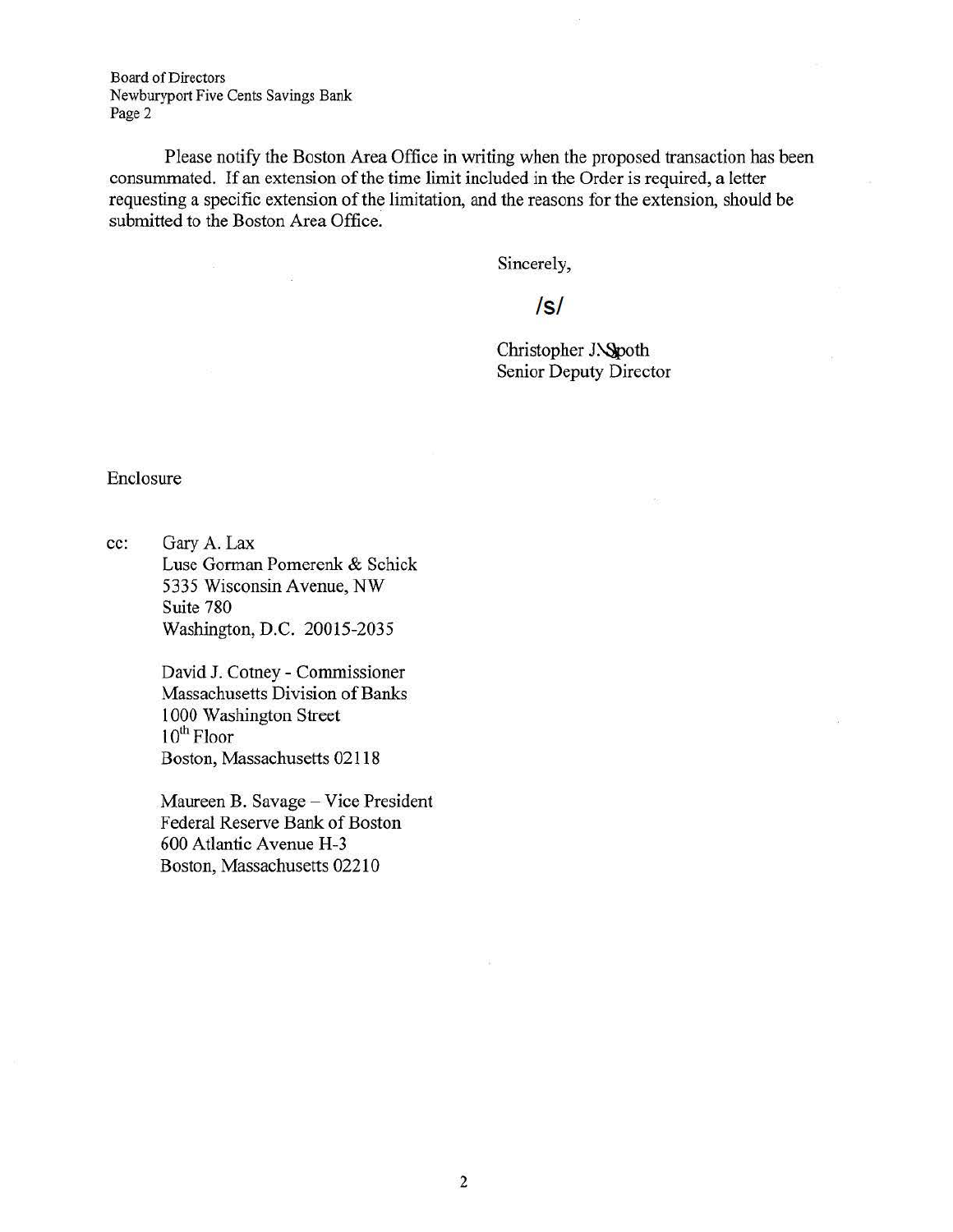## **FEDERAL DEPOSIT INSURANCE CORPORATION**

Stoneham Savings Bank Stoneham, Middlesex County, Massachusetts

Application for Federal Deposit Insurance and Consent to Merge

## **ORDER AND BASIS FOR CORPORATION APPROVAL**

Pursuant to Section 5 and Section 18(c) and other provisions of the Federal Deposit Insurance (FDI) Act, an application has been filed on behalf of Stoneham Savings Bank, Stoneham, Massachusetts (Mutual Institution), currently a state-chartered, mutually-owned Deposit Insurance Fund (DIF) member with total resources of \$336,594,000 and total deposits of \$257,745,000 as of September 30, 2011, for the FDIC's consent to merge with Stoneham Interim Stock Bank, Stoneham, Massachusetts, a proposed new interim, state-chartered stock bank. In addition, applications have been filed for federal deposit insurance for an interim Massachusettschartered mutual savings bank (a *de novo* mutual savings bank to be subsequently organized into a mutual holding company) and an interim Massachusetts-chartered stock savings bank (Stoneham Interim Stock Bank).

The transaction is to effect the Mutual Institution's plan of reorganization which, solely to facilitate such undertaking, provides for:

- Mutual Institution will organize a new *de novo* interim Massachusetts-chartered mutual savings bank, Stoneham De Novo Savings Bank, and subsequently reorganize it into a Massachusetts mutual holding company, under Massachusetts law, to be known as Stoneham Bancorp, Mutual Holding Company (MHC);
- Stoneham Bancorp, MHC will establish a new, wholly-owned Massachusetts-chartered stock savings bank subsidiary to be known as Stoneham Interim Stock Bank (Subsidiary Bank); and
- Mutual Institution will merge into Subsidiary Bank, with Subsidiary Bank as the legally surviving entity under the name of Stoneham Savings Bank (Resultant Bank);

Upon consummation of the reorganization, the deposits of the Resultant Bank (or Stoneham Savings Bank) will continue to be insured under the DIF. On the effective date of the reorganization, Stoneham Savings Bank will be a stock bank that is wholly-owned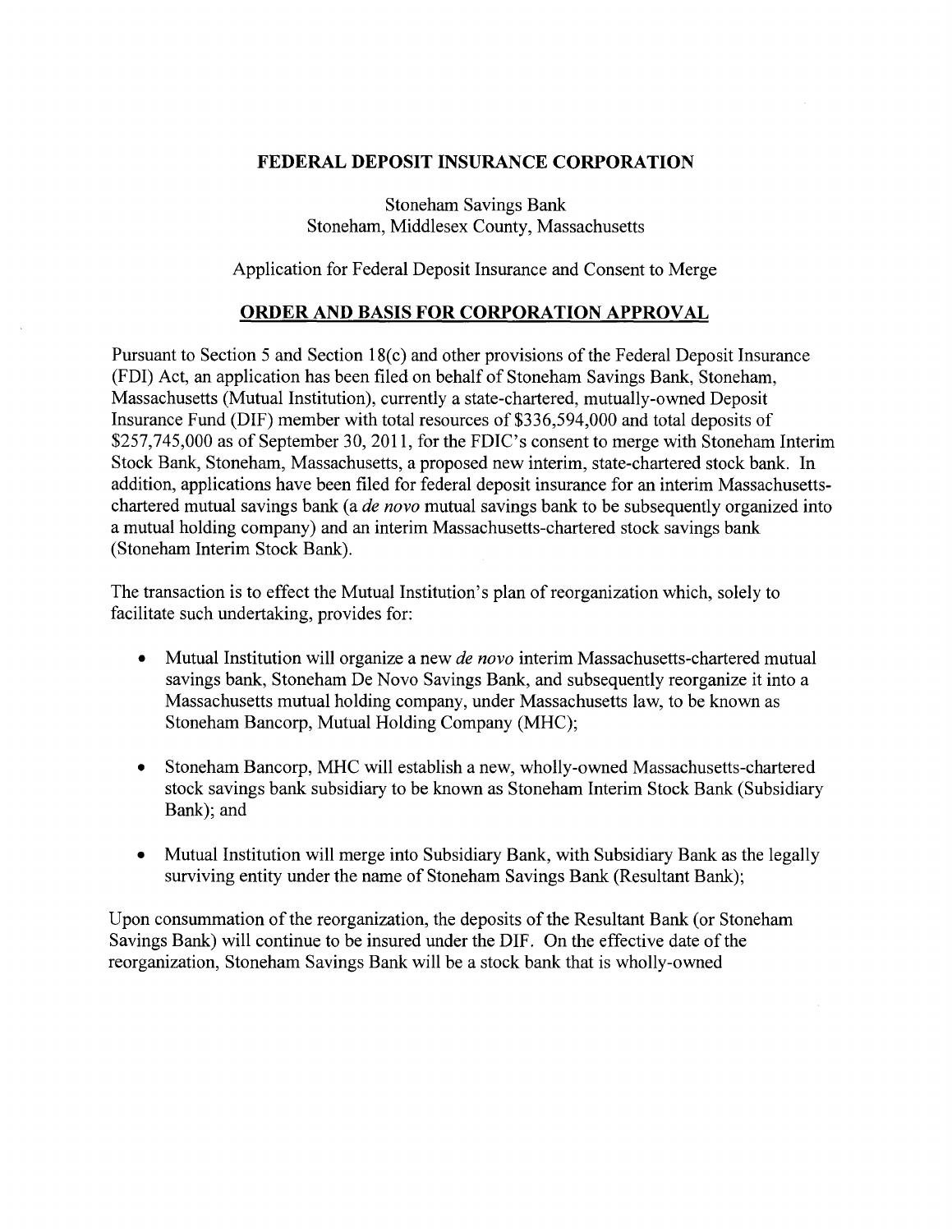by Stoneham Bancorp. The Federal Reserve Bank of Boston *is expected* to approve the application establishing Stoneham Bancorp in the near-term. Additionally, the Commonwealth of Massachusetts has granted Stoneham Savings Bank the authority to conduct banking business and *is expected* to approve the stock savings bank in the near-term. Following consummation of the merger, Stoneham Savings Bank will operate the same banking business, with virtually the same management, at the same locations now being served by the Mutual Institution. The proposed transaction, per se, will not alter the competitive structure of banking in the market served by the Mutual Institution. Stoneham Savings Bank's main office will continue to be located at 359 Main Street, Stoneham, Massachusetts.

Notice of the proposed transaction, in a form approved by the FDIC, bas been published pursuant to the FDI Act. A review of available information, including the Community Reinvestment Act (CRA) Statement of the proponent, disclosed no inconsistencies with the purposes of the CRA. Stoneham Savings Bank is expected to continue to meet the credit needs of its conmmnity, consistent with the safe and sound operation of the institution.

In connection with the merger application, the FDIC has taken into consideration the financial and managerial resources and future prospects of the proponent banks and the Resultant Bank, the convenience and needs of the community to be served, and the effect of the proposed transaction on competition. The FDIC has also taken into consideration the effectiveness of the insured depository institutions involved in the proposed merger transaction in combating moneylaundering activities, and the risk posed by the transaction to the stability of the U.S. banking or financial system.

In addition, the FDIC has fully considered all available facts and information relevant to the factors of Section 6 of the FDI Act relating to the applications for federal deposit insurance for Stoneham Bancorp De Novo Savings Bank and Stoneham Interim Stock Bank.

Having found favorably on all statutory factors, it is the FDIC's judgment that the applications for Consent to Merge and for federal deposit insurance should be and are hereby approved, subject to the following conditions, some of which are continuing in nature:

- I. That the conversion of the Bank to a stock form of ownership, and the associated formation of Stoneham Bancorp (Stoneham Bancorp) exclusively to hold newly-issued shares of Stoneham Savings Bank, is contingent upon the consummation of the Plan of Affiliation by and among the Bank, Salem Five Bancorp, and Salem Five Cents Savings Bank;
- 2. The Bank shall acknowledge that any letter of non-objection from the FDIC is conditioned on the facts and circumstances as currently known to the FDIC; and to notify the FDIC Boston Area Office Director as soon as the Bank becomes aware of, or should have become aware of, any material events prior to the consummation of the Plan of Affiliation;
- 3. That, except for the proposed contribution of the Bank stock by Stoneham Bancorp, no shares of the stock of the Bank shall be sold, transferred or otherwise disposed of, to any person (including any Employee Stock Ownership Plan) unless prior notice is provided to, and non-objection is received from the FDIC;